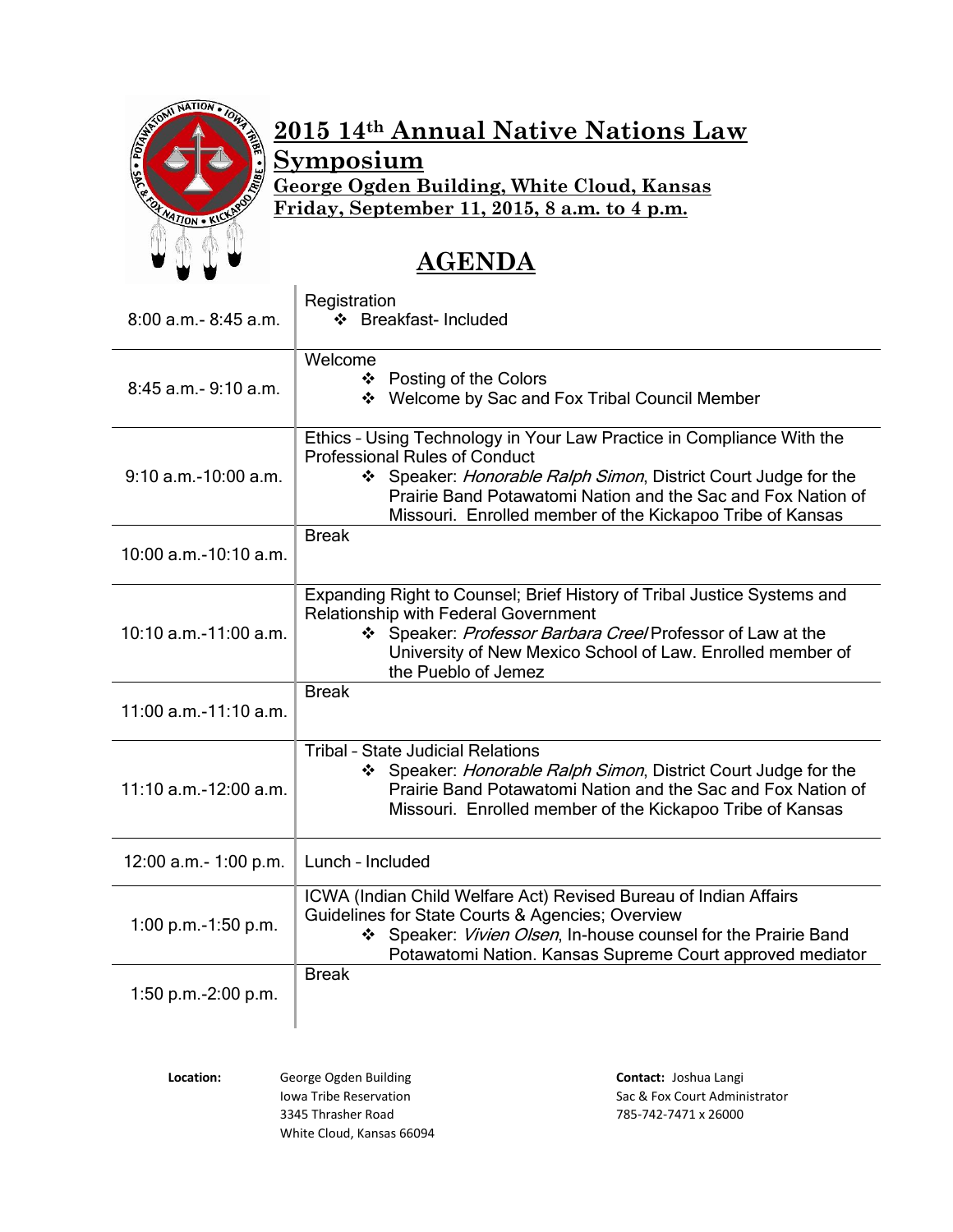| $2:00$ p.m.- $2:50$ p.m. | <b>Healing to Wellness Courts</b><br>❖ Speaker: Honorable Theresa Barr Administrative Judge and<br>Healing to Wellness Court Judge for the Prairie Band<br>Potawatomi Nation. Associate Judge for the Ponca Tribe of<br>Nebraska. Enrolled member of the Prairie Band Potawatomi<br><b>Nation</b>                                                                              |
|--------------------------|--------------------------------------------------------------------------------------------------------------------------------------------------------------------------------------------------------------------------------------------------------------------------------------------------------------------------------------------------------------------------------|
| $2:50$ p.m.-3:00 p.m.    | <b>Break</b>                                                                                                                                                                                                                                                                                                                                                                   |
| $3:00$ p.m.- $3:50$ p.m. | Economic Development<br>❖ Speaker: <i>Burton W. Warrington</i> . President and CEO of Prairie<br>Band LLC. Currently serves on several national boards<br>including the Board of Directors of the Native American<br>Contractors Association, Kansas University School of Law -<br>Board of Governors. Tribal affiliation: Menominee, Prairie Band<br>Potawatomi and Ho-Chunk. |
| $3:50$ p.m. $-4:00$ p.m. | Adjournment<br>Closing Remarks by Tribal Council Member.<br>❖                                                                                                                                                                                                                                                                                                                  |

**Location:** George Ogden Building **Contact:** Joshua Langi 3345 Thrasher Road 785-742-7471 x 26000 White Cloud, Kansas 66094

Iowa Tribe Reservation **Sac & Fox Court Administrator** Sac & Fox Court Administrator